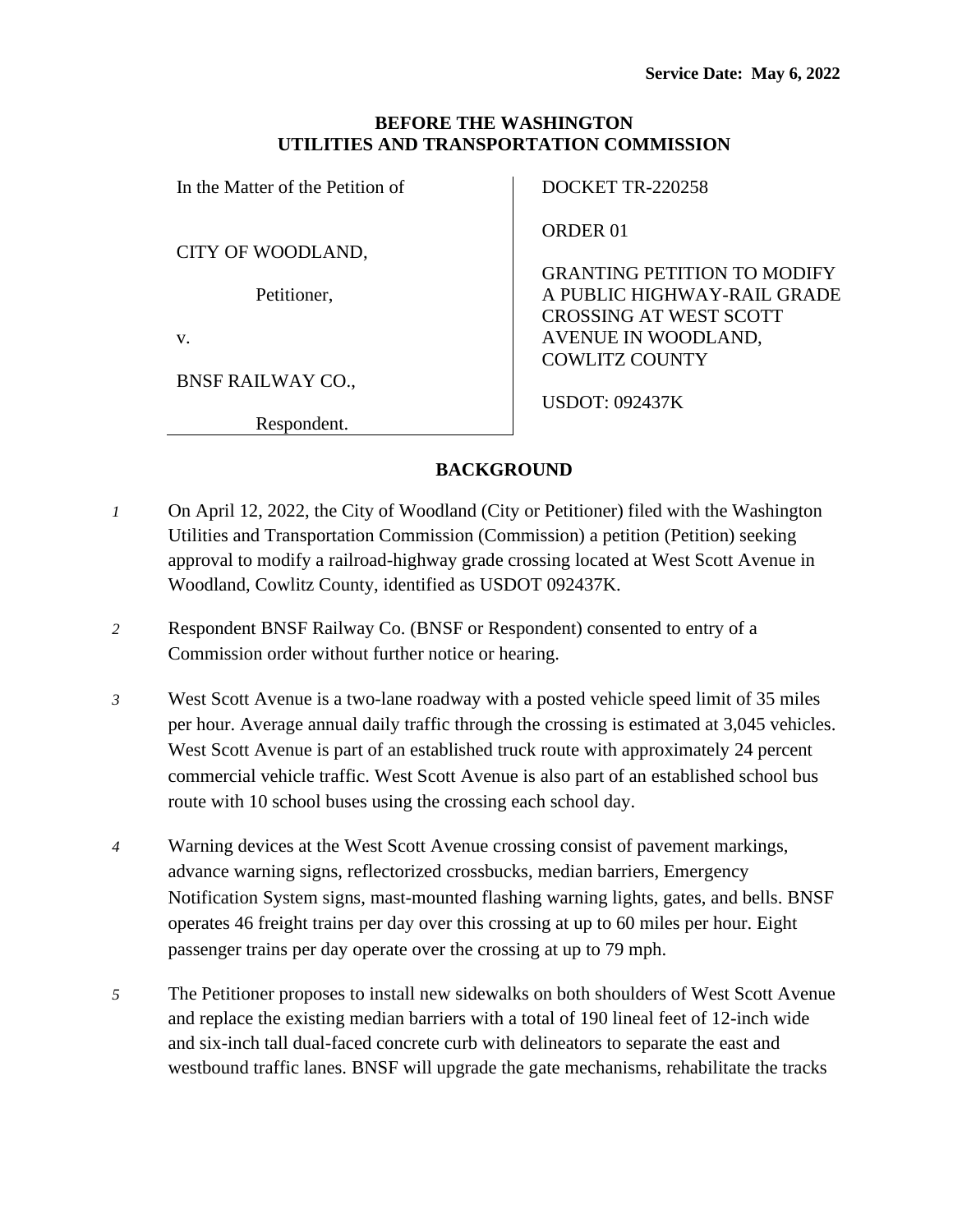through the crossing, and extend the concrete crossing surface panels an additional eight feet to the north.

- *6* These improvements are intended to improve public safety at the crossing, particularly for pedestrians.
- *7* According to the Petition, the City and BNSF confirmed that the parties have reached an agreement related to apportionment of costs for the proposed upgrades.
- *8* Commission staff (Staff) has investigated the Petition and recommends that it be granted subject to the following conditions: (1) the modifications must conform to those described in and attached to the Petition, (2) traffic control devices must comply with all applicable standards specified in the U.S. Department of Transportation Manual on Uniform Traffic Control Devices, (3) the City must complete the proposed modifications within three years, and (4) the City must notify the Commission within 60 days upon completion of the modifications authorized herein. Acceptance of the changes is subject to inspection by Staff, who will verify that the crossing is in full compliance with the conditions specified herein.

### **DISCUSSION**

*9* RCW 81.53.261 requires that the Commission grant approval prior to modifying a public railroad-highway grade crossing within the state of Washington. We find that the proposed modifications will improve overall safety for roadway users. When the Commission directs the installation of the active warning devices, it will apportion installation and maintenance costs in accordance with the applicable statutes.<sup>1</sup> RCW 81.53.261 provides that the parties may enter into an agreement providing for the installation of signals or other warning devices or for the apportionment of the cost of installation and maintenance. The parties to this Petition confirmed that they have reached an agreement related to cost apportionment. Accordingly, the Commission grants the Petition subject to the conditions that Staff recommends.

# **FINDINGS AND CONCLUSIONS**

- *10* (1) The Commission is an agency of the State of Washington having jurisdiction over public railroad-highway grade crossings within the state of Washington.
- *11* (2) The West Scott Avenue grade crossing, identified as USDOT 092437K, is a public railroad-highway grade crossing within the state of Washington.

<sup>&</sup>lt;sup>1</sup> See RCW 81.53.261-.295.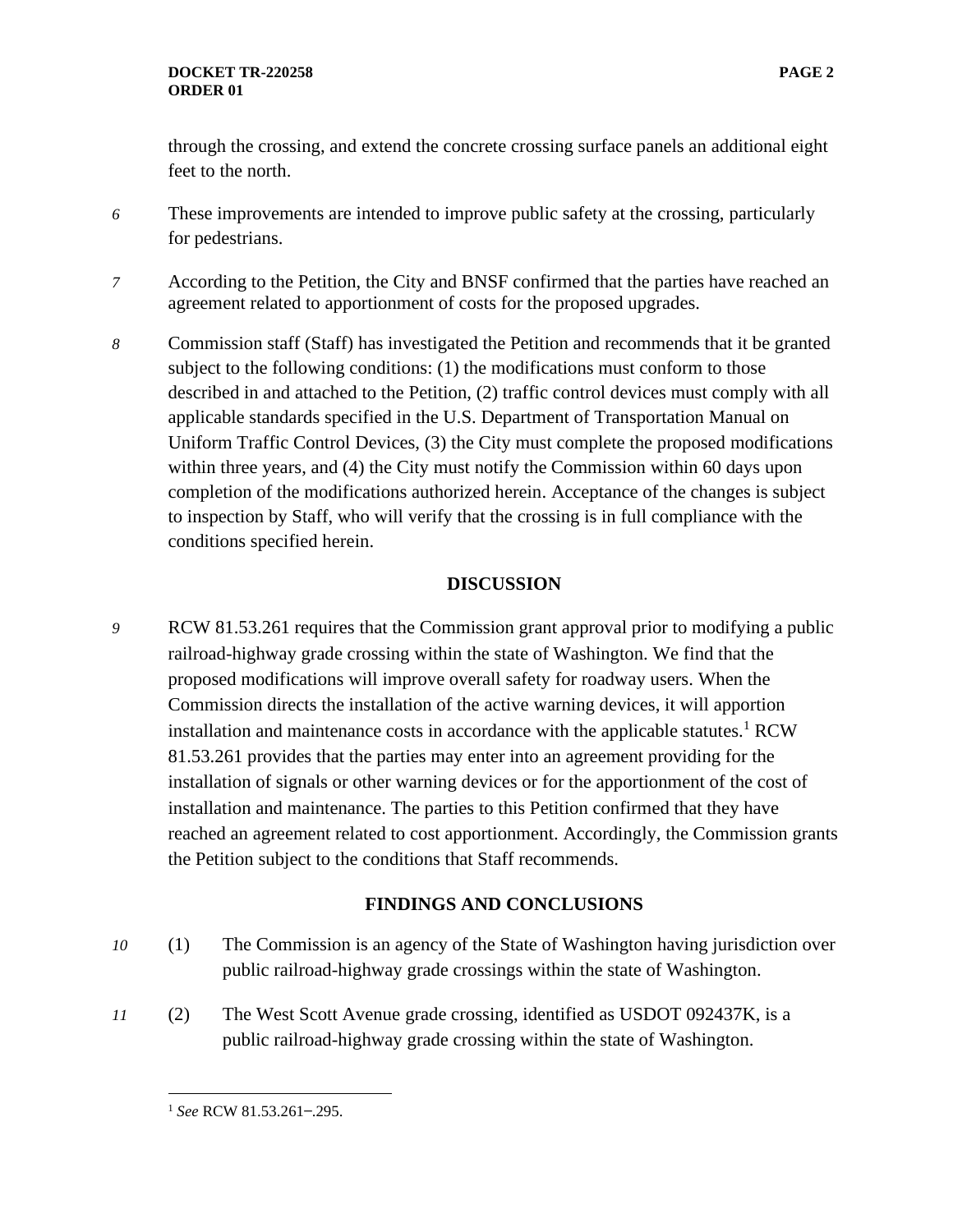- *12* (3) RCW 81.53.261 requires that the Commission grant approval prior to modifying a public railroad-highway grade crossing within the state of Washington. See also WAC 480-62-150.
- *13* (4) Staff investigated the Petition and recommends that it be granted with the conditions set out in paragraph 8, above.
- *14* (5) After examining the Petition filed by the City on April 12, 2022, and giving consideration to all relevant matters and for good cause shown, the Commission grants the Petition.

### **O R D E R**

### **THE COMMISSION ORDERS:**

- *15* The City of Woodland's Petition to modify active warning devices at a railroad-highway grade crossing located at West Scott Avenue is granted and the parties are directed to proceed with the modifications described in the Petition, subject to the following conditions:
	- (1) The modifications must conform to those described in and attached to the Petition.
	- (2) Traffic control devices must comply with all applicable standards specified in the U.S. Department of Transportation Manual on Uniform Traffic Control Devices.
	- (3) The City must complete the modifications within three years of the effective date of this order.
	- (4) The City must notify the Commission within 60 days upon completion of the modifications authorized herein. Acceptance of the changes is subject to inspection by Staff, who will verify that the crossing is in full compliance with the conditions specified herein.